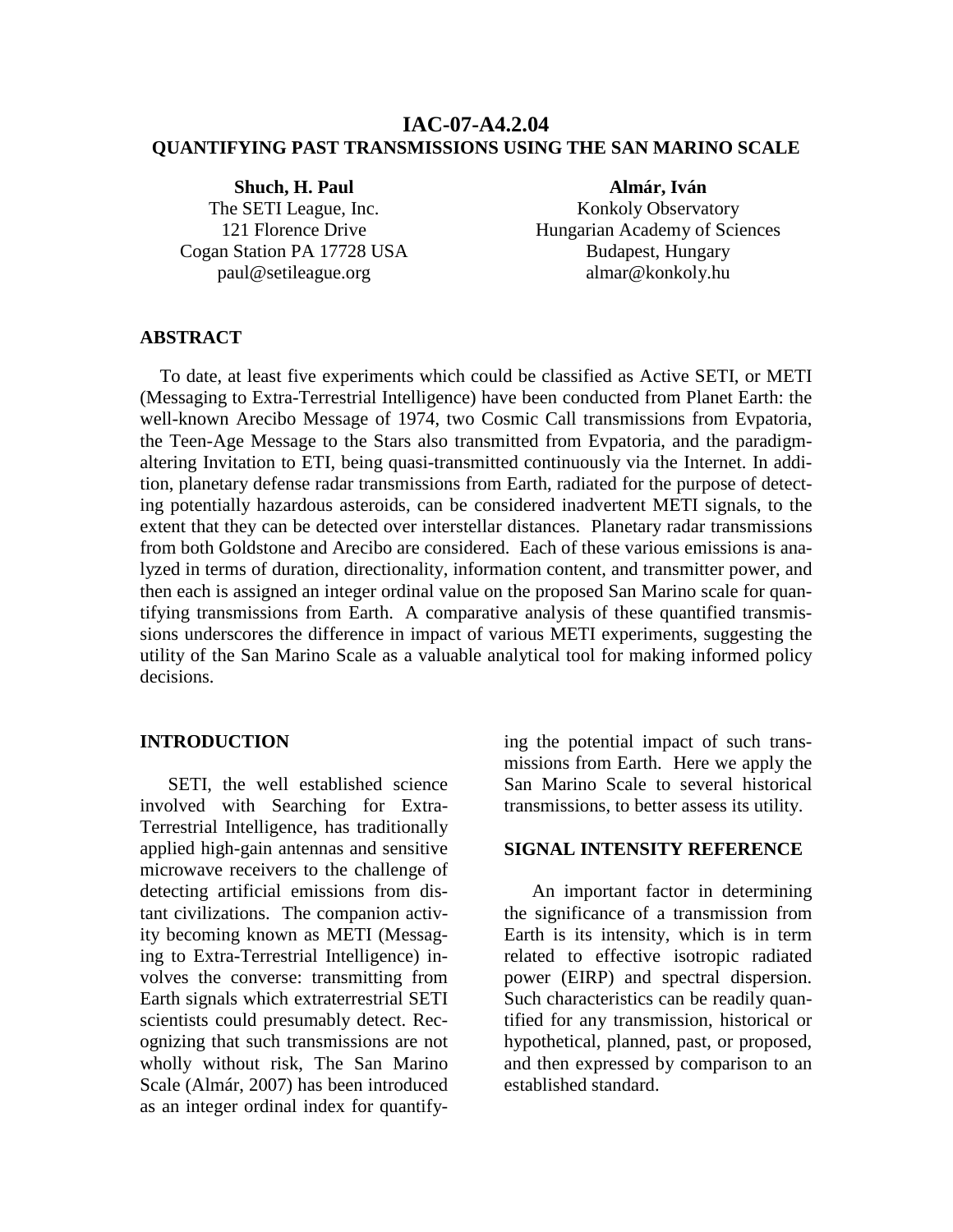It has been shown (Shuch, 2006) that the Sun affords us with such a standard, when describing the intensity of transmissions from Earth. Solar radiation varies with frequency in a predictable way, which we can readily model. However, we must consider that the sun's spectral flux density tends to vary widely throughout an eleven year solar activity cycle (see Figure 1).

We describe transmission intensity as a multiple relative to the solar flux. It can be seen in Figure 1 that this value can vary by perhaps a factor of five between minimum and maximum values. Rather than addressing the daunting task of determining the actual solar flux density which prevailed at the instant of each transmission being analyzed, we propose to model the quiet sun. Establishing a minimum noise baseline seems especially appropriate in the case of long-duration METI experiments during which the solar flux can be expected to

vary widely. At minima in the cycle of solar activity, the background radiation emitted by the sun is obviously at a minimum, hence has the least impact on the signal to noise ratio (SNR) of any terrestrial transmission being received by purported alien civilizations.

By quantifying our transmissions relative to minimum solar flux, we are perhaps overstating the SNR which a given terrestrial transmission might impart on extraterrestrial receivers. This approach ensures that our resulting Intensity term, which contributes to the overall San Marino Scale value, is a best-case number as far as signal detectability is concerned. Since it is the potential negative consequences of transmission which we seek to quantify, we believe this conservative approach, which may slightly overstate signal impact, is appropriate to the function the San Marino Scale was intended to serve.



**Figure 1 Solar intensity plotted over five full solar cycles (from Tapping, 2001)**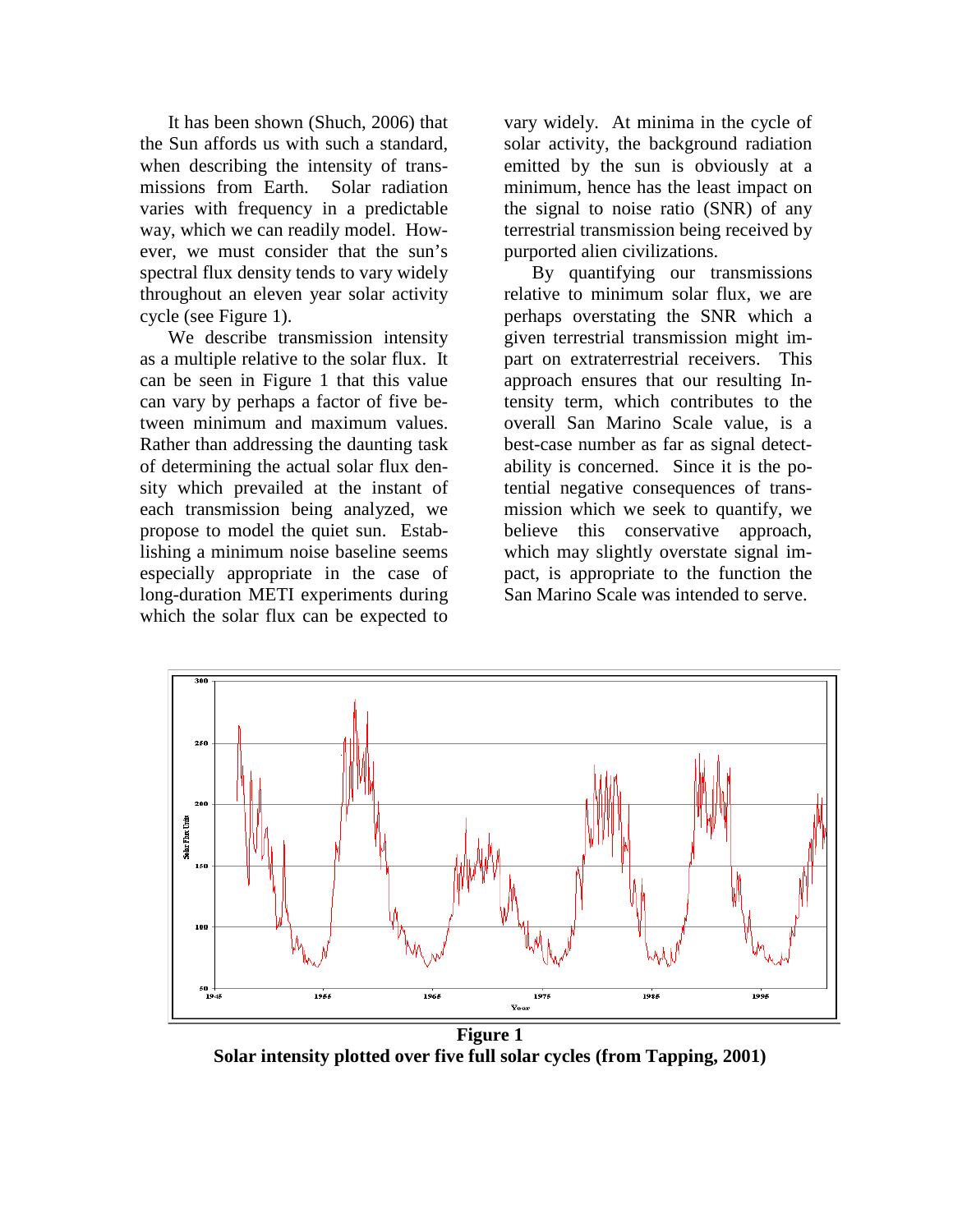## **QUANTIFYING THE QUIET SUN**

Figure 1 above, which records daily average solar flux densities in Solar Flux Units (SFU) over more than half a century of observations at a wavelength of 10.7 cm (corresponding to a frequency of 2.8 GHz), derives from data taken first near Ottawa ON, Canada, and later at the Dominion Radio Astrophysical Observatory in Penticton BC, Canada.<sup>1</sup>

Solar flux density at the minimum of the solar cycle (with no sunspots or other geomagnetic activity in evidence) has been quantified (Tapping, 2001) over a

1

wide range of frequencies in the microwave spectrum. The unit of measure, SFU, equates to Watts x  $10^{-22}$  per Hz of bandwidth per square meter of area at the Earth's surface. Since one Jansky (Jy) equals  $10^{-26}$  W m<sup>-2</sup> Hz<sup>-1</sup>, it follows that  $1$  SFU equals  $10^4$  Jy. Quiet sun values across the entire microwave spectrum are plotted in Figure 2.

Nonlinear regression analysis shows that Tapping's data fit closely a cubic equation, the respective coefficients for which are depicted in Figure 2. We use this cubic model to interpolate flux density values for the quiet Sun at any frequency for which we are analyzing the impact of a terrestrial transmission.



**Figure 2 Flux density of the quiet Sun, as a function of microwave frequency (from data in Tapping, 2001)** 

<sup>1</sup> Sunspots or geomagnetic storms can of course occur even during a solar cycle minimum, as suggested in Figure 1.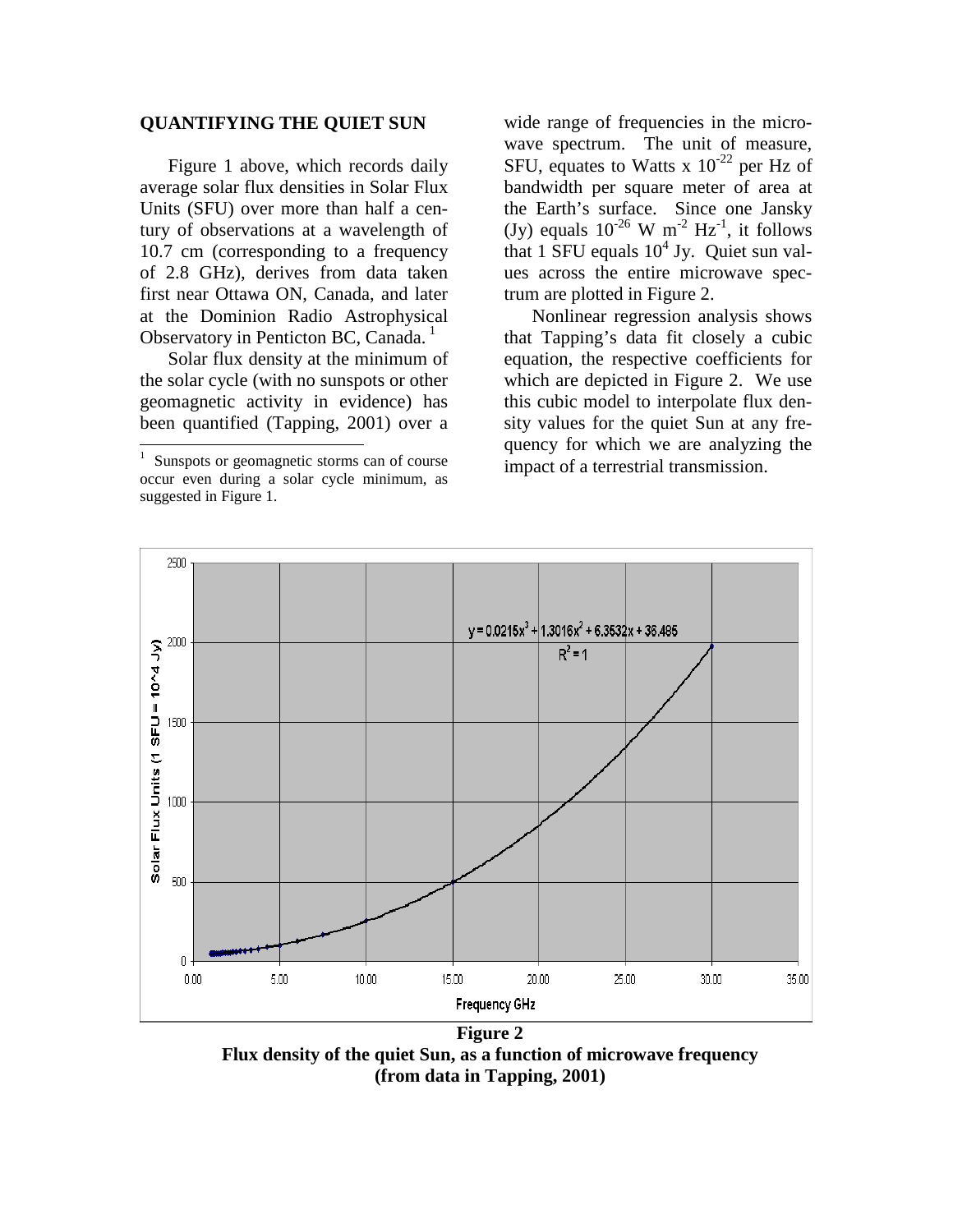#### **OUTPUT OF THE SOLAR SPHERE**

It is common practice, when analyzing terrestrial transmission intensity, to multiply transmitter power (typically in Watts) by antenna gain relative to an isotropic radiator. An isotropic source would radiate uniformly across all  $4\pi$ steradians of space. $2$ 

The isotropic reference is a mathematical convenience, since physical, truly isotropic radiators do not exist (you cannot build one, buy one, or find one in nature). <sup>3</sup> Nevertheless, practical antennas are calibrated in decibels relative to isotropic (dBi).

Similarly, although we have quantified solar flux density relative to one square meter of area on the Earth's surface, the Sun radiates (almost) isotropically,  $4$  Thus, to determine the total Solar radiation output, we calculate the surface area of a sphere of radius 1 Astronomical Unit (AU), the mean distance between Earth and Sun. This radius is a distance of 1.5 x  $10^{11}$  meters, hence the relevant surface area is  $4\pi$  steradians multiplied by 1 AU, or 2.83 x  $10^{23}$  m<sup>2</sup>.

Remember that flux density refers to radiation intensity over one square meter at the Earth's surface. Multiplying the solar flux density (at any given frequency) by the area of the sphere defined by the Earth's orbit, we find the total Solar spectral density centered on the selected frequency, in Watts per Hz.

For example, at 15 GHz, Figure 2 suggests a quiet sun flux density of 500 SFU. Multiplying 500 SFU by 10-22 W  $m^{-2}$  Hz<sup>-1</sup> (our definition of the SFU) by 2.83 x  $10^{23}$  m<sup>2</sup> (the surface area of our sphere of 1 AU radius), we see that the quiet Sun delivers about  $1.4 \times 10^4$  W/Hz isotropically at 15 GHz. By applying the cubic model for solar flux derived in Figure 2, we can arrive at similar values for solar spectral density, centered on any frequency in the microwave spectrum.

All that remains now is to similarly express the spectral strength of any transmission from Earth in Watts per Hz (isotropic). To do so, we need to know transmitter power, antenna gain, and modulation bandwidth. We then compare the resulting value to the corresponding solar spectral density, as calculated previously, to determine the 'I' (intensity) term of the San Marino Scale.

A Microsoft Excel® template for calculating the 'I' term for any terrestrial transmission is shown as Figure 3. This template is available for download from the website of the IAA SETI Permanent Study Group, at this URL:

#### <http://iaaseti.org/SMI\_I.xls>

<sup>&</sup>lt;sup>2</sup> In other words, an isotropic antenna works equally poorly in all directions!

<sup>&</sup>lt;sup>3</sup> The cosmic microwave background radiation is very nearly isotropic, but (as evidenced by WMAP satellite measurements) even that radiation demonstrates some irregularities.

<sup>&</sup>lt;sup>4</sup> We say "almost" because the Sun, like all rotating bodies, is slightly oblate, hence its radiation pattern cannot be truly isotropic. In addition, coronal holes and active regions further disturb its isotropy.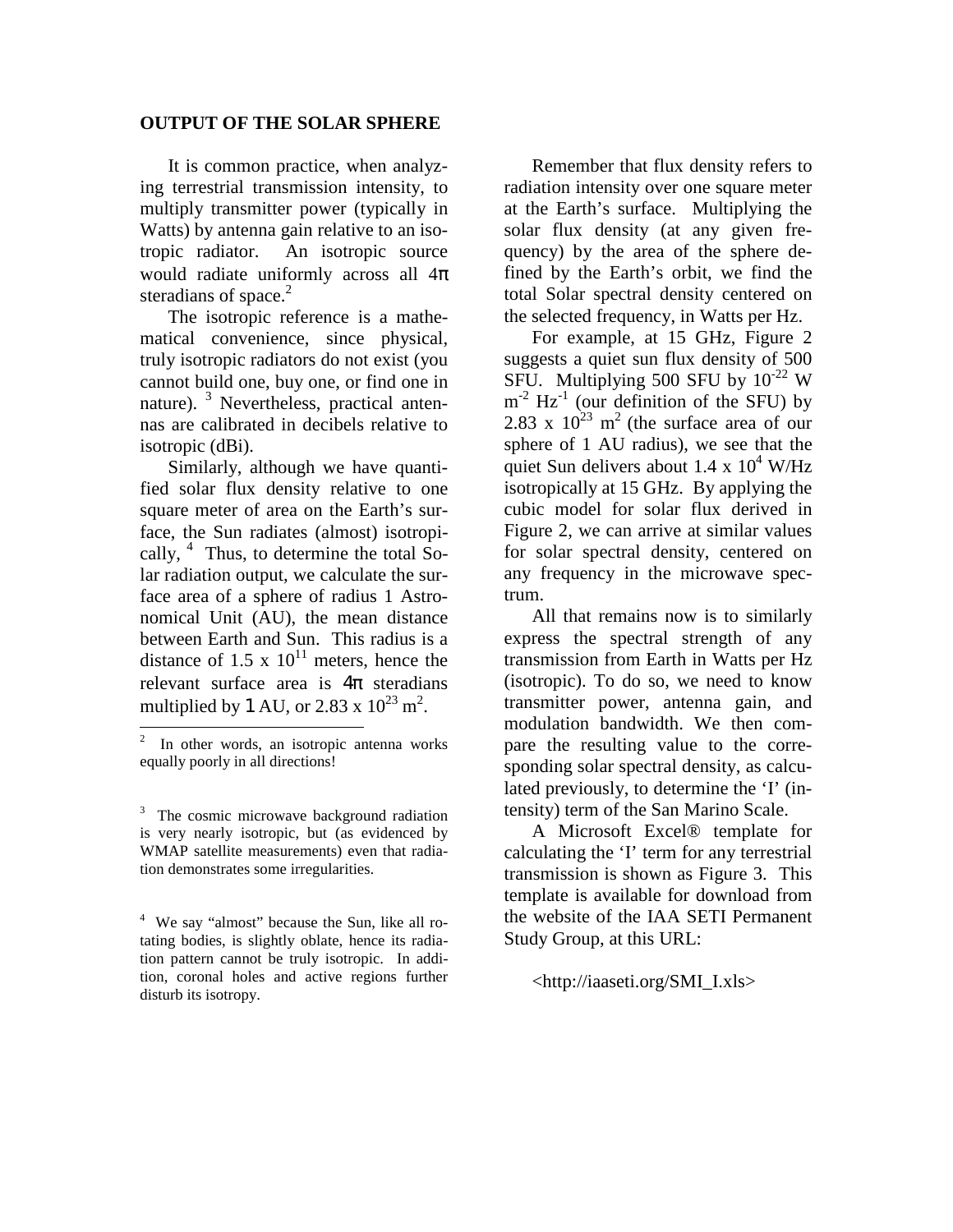



Calculator rev. 19 Dec 2006 by H. Paul Shuch

## **Figure 3 San Marino Scale 'I' term calculator template See http://iaaseti.org/SMI\_I.xls**

## **CONSIDERING THE 'C' TERM**

In calculating San Marino Scale values (as currently defined), the intensity term 'I' takes on integer values between 0 and 5. Since the overall San Marino Scale yields an integer value between 1 and 10, it is clear that intensity tells only half the story. The character of the information content contained in the signal is also important, as far as the signal's overall impact is concerned.

The Characteristic term 'C' in the San Marino scale is a categorical, ordinal integer between 1 and 5, related to information content.

At the lower extreme, it is argued that either a radar pulse or a steady, unmodulated CW carrier imparts only lim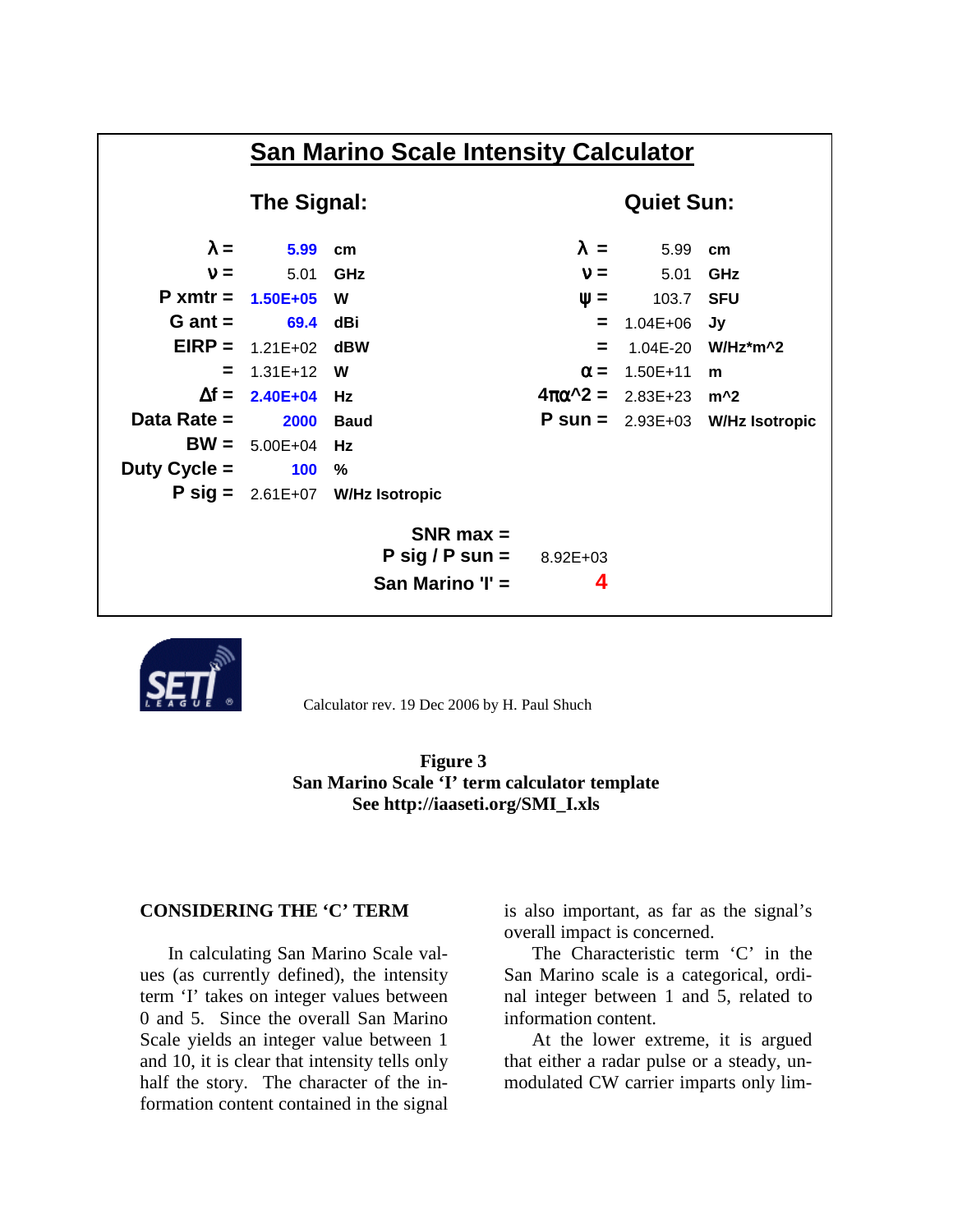ited useful information, hence its associated 'C' term is  $1<sup>5</sup>$ 

At the opposite extreme, any transmission from Earth in response to a confirmed SETI detection would be information-rich, <sup>6</sup> suggesting its associated 'C' term would have to take on a maximum value of 5. Other degrees of information content will of course take on intermediate values for 'C'.

# **SAN MARINO SCALE**

As described in Shuch (2006) and Almar (2007), the San Marino Scale combines a parametric term quantifying intensity with a categorical one indicating message content. The resulting sum of two integers, one on a scale of 0 to 5, the other varying between 1 and 5, takes on an intuitive (and appealing) range of values: 1 to 10.

Next, we shall determine 'I' and 'C' values for a variety of transmissions from Earth, and combine them into descriptive San Marino Scale indices unique to each example.

# **EXAMPLE: EVPATORIA**

-

The Evpatoria Planetary Radar Telescope on the Crimea Peninsula in Ukraine boasts a 150 kW C-band transmitter, normally operated at 5.01 GHz,

driving a 70 meter diameter fully steerable parabolic antenna providing an estimated gain of +69.4 dBi, for a maximum EIRP of  $1.3 \times 10^{12}$  Watts.

Evpatoria has been the uplink facility for three METI experiments to date, the Cosmic Call transmissions of 1999 and 2003, and the Teen Age Message to the Stars in 2001 (Zaitsev, 2006). Although all three of these transmissions included different information content, they shared similar modulation characteristics, encoding their messages with frequency shift keying at  $\pm$ 24 kHz peak deviation, at a maximum data rate of 2 kBits per second. The corresponding modulation bandwidth is 50 kHz, for a spectral signal density of 2.6 x  $10^7$  Watts per Hz.

At the 5.99 cm wavelength corresponding to the frequency of Evpatoria's transmitter, the minimum isotropic solar flux equates to 2.9 x  $10^3$  Watts per Hz. Thus, the signal amplitude of the Evpatoria METI experiments exceeds that of the quiet sun by roughly four orders of magnitude. By design, the 'I' term of the San Marino scale is the integer common logarithm of this ratio, which in this case is a value of 4 out of a possible 5.

In terms of their message content, each of the three Evpatoria METI experiments was a "special signal targeting a specific star or stars, at a preselected time, in order to draw the attention of ETI astronomers." As described in Almár (2007), this corresponds to a 'C' term of 3, also out of a possible 5. Thus, the total San Marino Scale value for these particular messages is 7, a level to which we have assigned a significance descriptor of "high" (Shuch 2006).

 $<sup>5</sup>$  Some argue that such a signal contains no data,</sup> hence the corresponding 'C' integer should actually be zero. In fact, even an unmodulated carrier can be considered a one-bit digital message, clearly conveying information: "Here I am!" Additionally, an unmodulated carrier onto which Doppler shift has been imparted can convey a wealth of astronomical data.

<sup>6</sup> Implicit in a reply to a confirmed SETI detection, even absent any message of our own, is the information "We have heard you," which conveys to our communications partners our (admittedly limited) technological prowess.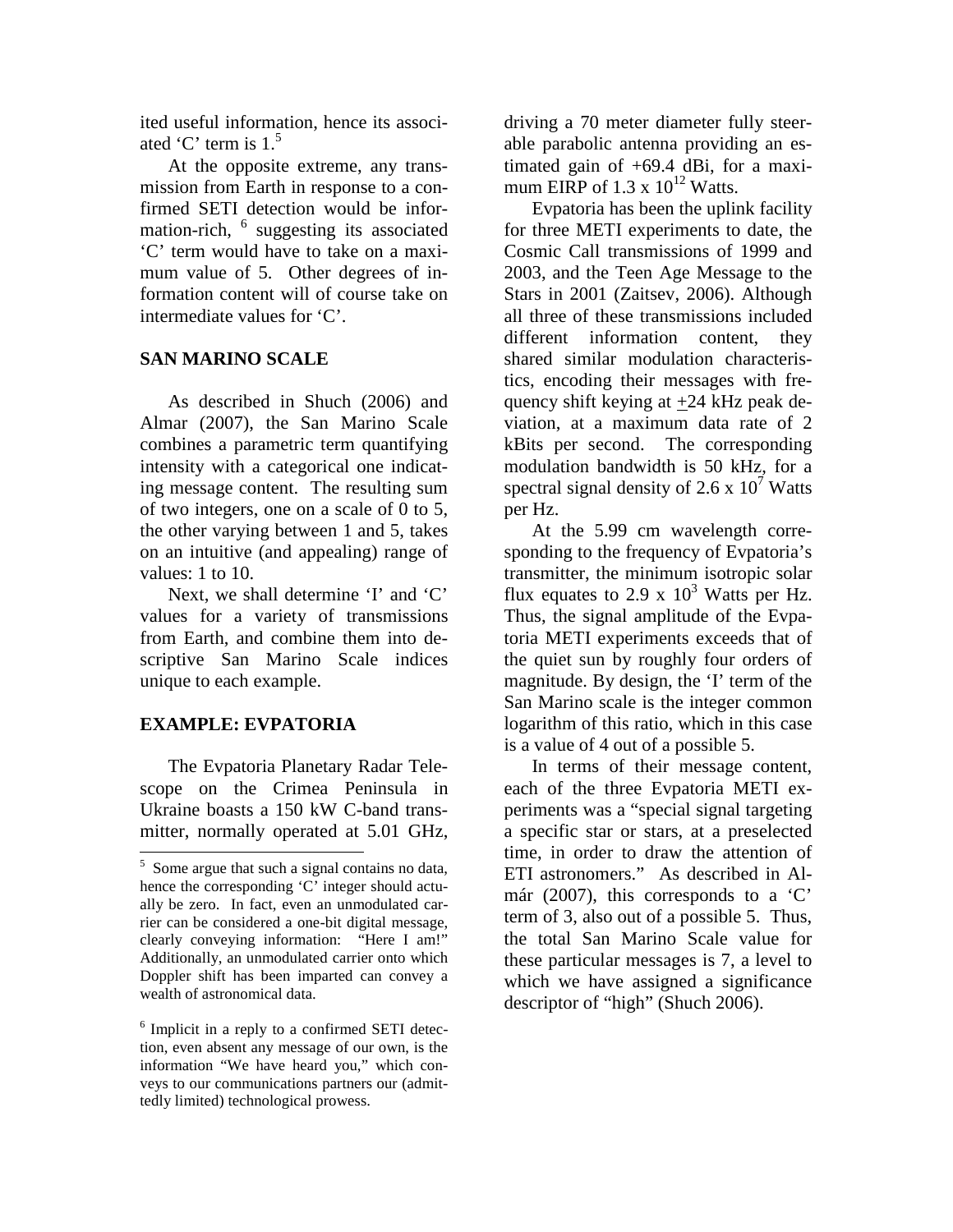## **EXAMPLE: ARECIBO MESSAGE**

The world's largest radar telescope, the 305 meter diameter spherical dish at Arecibo, Puerto Rico, was home to the first METI experiment on record, in November 1974. A 950 kW transmitter driving the +72.4 dBi antenna produced an effective isotropic radiated power (EIRP) of 1.65 x  $10^{13}$  Watts at a wavelength of 12.6 cm (LaLonde, 1974). Narrow frequency shift keying at a 10 bit per second data rate produced a modulation bandwidth on the order of 20 kHz. Consequently, the isotropic spectral density of the radiated signal was on the order of  $8.2 \times 10^8$  Watts per Hz.

At the 2380 MHz transmission frequency of the Arecibo Message, a quiet Sun would produce an isotropic flux of 1.68 x  $10^3$  Watts per Hz. Thus, the Arecibo Message can be seen to have outshone the Sun by a factor of  $10^5$ , for a San Marino Scale 'I' term of 5.

Directed as it was toward M13, a star cluster some 25,100 LY from Earth, the Arecibo Message (like the Evpatoria transmissions discussed in the foregoing section) was indeed a "special signal targeting a specific star or stars, at a preselected time, in order to draw the attention of ETI astronomers." This corresponds to a San Marino 'C' term of 3.

The overall San Marino score for the Arecibo message is thus 8, which characterizes its significance as "farreaching."

# **EXAMPLE: NEO RADAR**

Planetary protection radars at Arecibo and Goldstone are routinely used to manage the risk of impact from near earth objects (NEOs) such as asteroids, comets, and meteors. Although not intended as interstellar transmissions, their very nature makes them potentially detectable over interstellar distances. Thus, we consider such radar leakage to serve as a de-facto METI signal, and will analyze them accordingly.

Existing NEO radar transmitters employ high power klystrons and high gain antennas, operating at S-band (Arecibo) and X-band (Goldstone). Modulation is either continuous wave (CW) for detection or binary phase-coded CW for range resolution (Ostro, 2006).

In the case of the Arecibo transmissions, hardware is quite similar to that used for the 1974 Arecibo Message transmission, thus, the EIRP is similar to that in the prior example. However, significantly reduced modulation bandwidth is observed for either CW or binary phase-coded CW. Thus, the signal density exceeds that of the Sun by more than five orders of magnitude, yielding a San Marino Scale 'I' term of 5.

The X-band signals from Goldstone consist of a similarly modulated transmitter, this time at a wavelength of 3.5 cm (frequency of 8.56 GHz), driving a dish with +74.4 dBi gain. The resulting EIRP is 1.24 x  $10^{13}$  W, similar to that at Arecibo, also producing a spectral density more than five orders of magnitude greater than the quiet Sun. Hence, the 'I' term from Goldstone also equals 5.

The signal characteristic for both of these NEO detection transmissions is best described as "A beacon without any message content (e.g., planetary radar)," for a corresponding 'C' value of 1. The resulting San Marino Scale index for NEO radars thus totals 6, for an overall significance descriptor of "noteworthy." Although planetary defense radar signals are among the most powerful artificial emissions emanating from planet Earth, earning the highest possible 'I' value, their information content is minimal, rat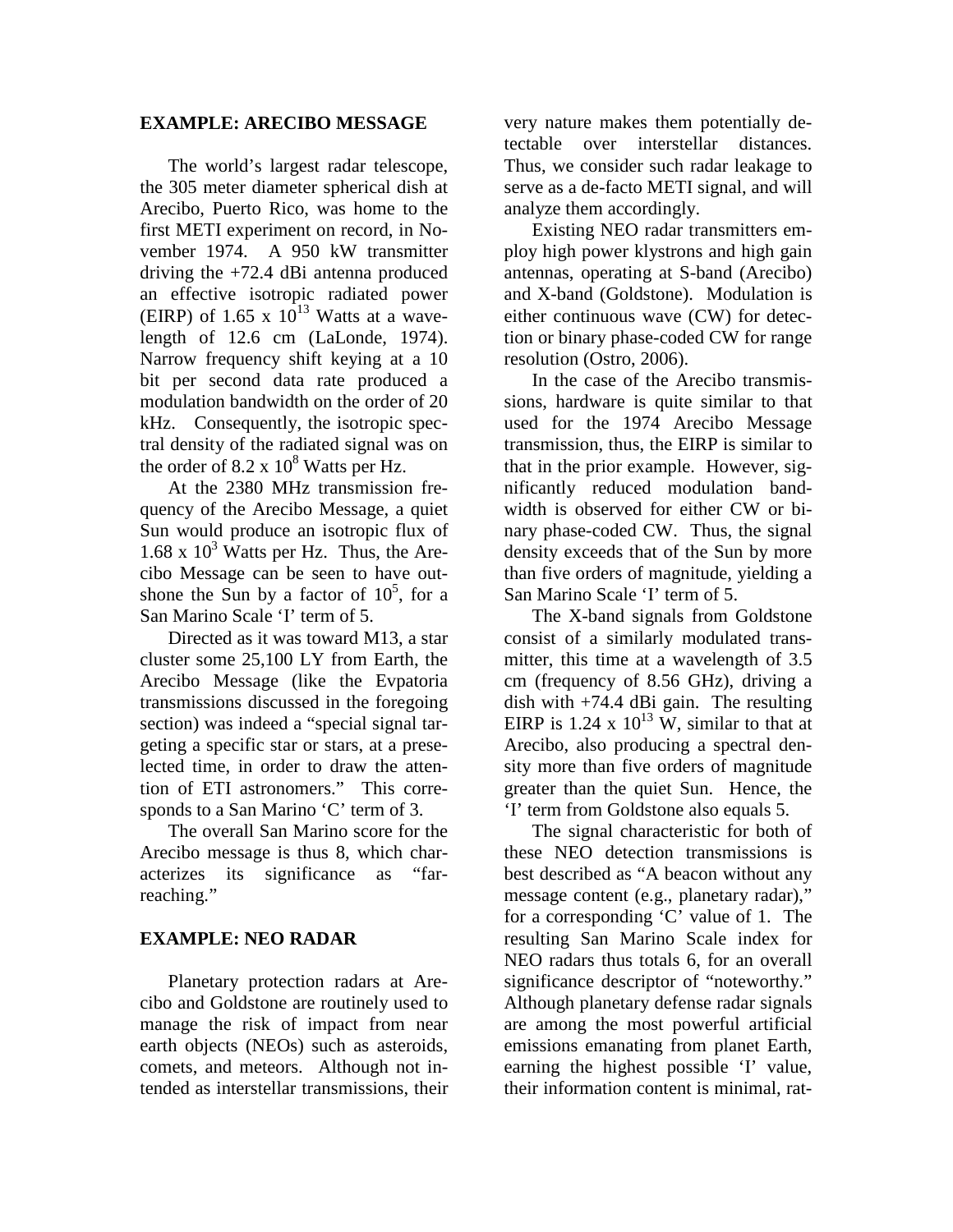ing the lowest possible value of the 'C' term. Thus, it is not surprising that they score near the middle of the San Marino Scale.

## **EXAMPLE: IETI**

Unlike other METI experiments, the Invitation to ETI initiative does not rely upon interstellar transmissions in order to establish contact with our cosmic companions. This experiment contemplates the existence of ETI civilizations so advanced that they possess the technology to monitor the terrestrial internet. Implicit in this assumption is the existence of ETI probes somewhere in the vicinity of our solar system (Tough, 2000).

As a rule, our terrestrial internet is just that – a network of *terrestrial* signal distribution links, employing coaxial cable, fiber optics, low-power wireless relay, and the occasional microwave communications satellite. Of these, only the communications satellite uplink is of interest for the purpose of the present analysis, because it is susceptible to intercept by any alien probes purported monitoring our planet's electromagnetic environment.

Analyzing the link budget of a wide variety of telecommunications satellite uplinks, for either geosynchronous (Clarke orbit) or low Earth orbit (LEO) satellite constellations, we find that even the most powerful uplink signal emitted is still *many* orders of magnitude weaker than the solar flux. Thus, even if pages from the Invitation to ETI website (http://ieti.org) happen to be accessed by an internet user via satellite link, the corresponding San Marino Scale 'I' term will be zero.

The Invitation to ETI itself, on the other hand, is extremely informationrich. The website's many pages provide a wealth of information about human technology, culture, and society, as the ultimate goal of the experiment is to encourage dialog. Thus, the content of the 'transmission' is best described as a "continuous, broadband transmission of a message to ETI," which corresponds to a San Marino Scale 'C' term of 4. The resulting overall San Marino Scale value is 4, which corresponds to a significance described as "moderate."

For the foregoing examples, the relevant San Marino Scale terms, score, and significance descriptor, are summarized in Table 1.

| <b>San Marino Scale</b>  |     |            |         |                     |
|--------------------------|-----|------------|---------|---------------------|
| <b>METI Experiment</b>   | "ו" | <u>"C"</u> | Overall | <b>Significance</b> |
| <b>Arecibo Message</b>   | 5   | 3          | 8       | Far-Reaching        |
| Evpatoria                | 4   | 3          |         | High                |
| <b>NEO Radar</b>         | 5   |            | 6       | Noteworthy          |
| <b>Invitation to ETI</b> |     |            |         | Moderate            |

**Table 1 Analysis of Example METI Transmissions on San Marino Scale**